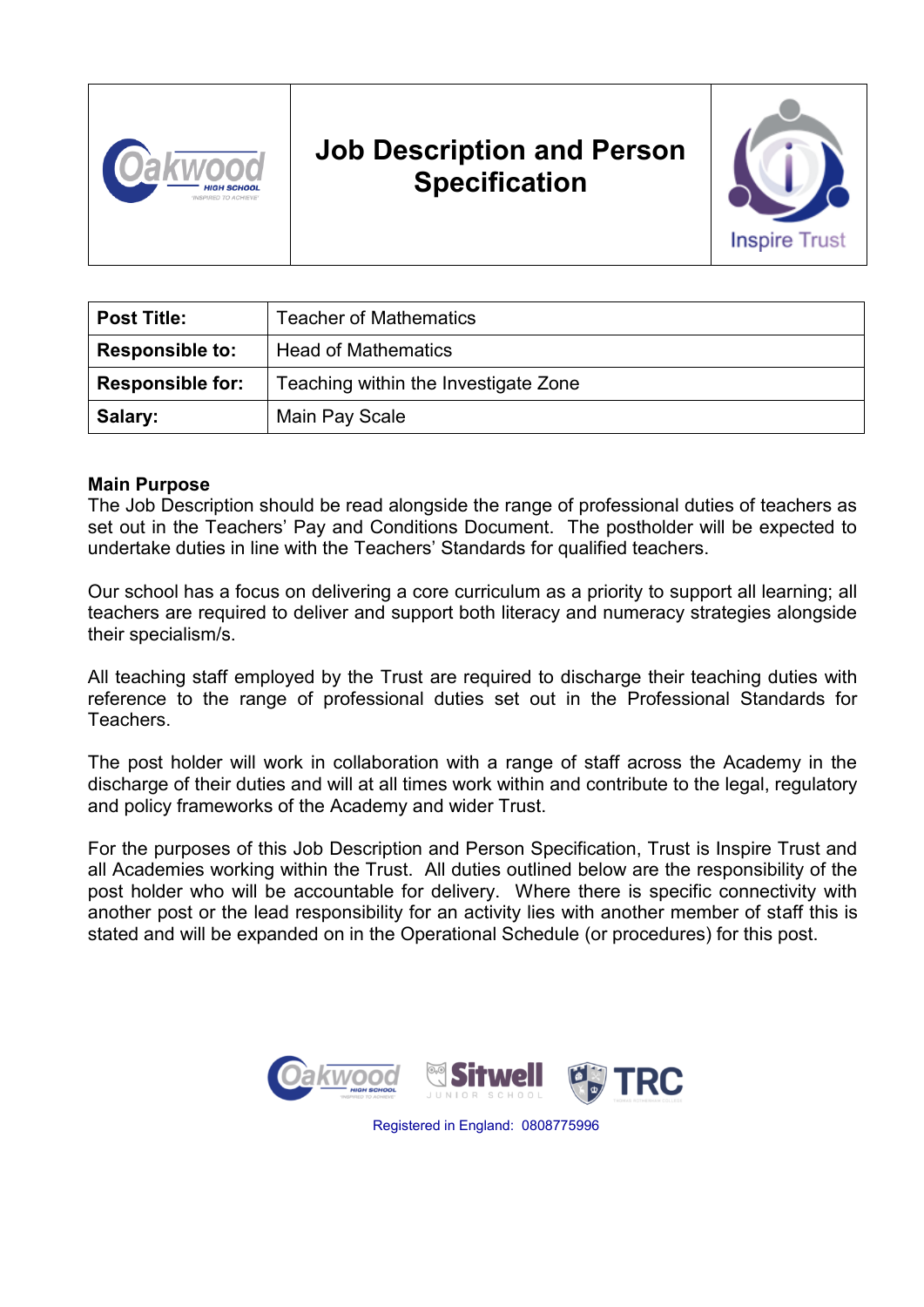# **Main Duties of the Post (including Leadership, Accountabilities and Operational Activities)**

#### *A=Accountability (which means being responsible for something to somebody) L= Leadership (guide, direct and influence the outcomes of) O=Operational (day-to-day management and control of these activities)*

| $\mathbf 1$      | <b>Planning, Development and Coordination</b>                                   |              | O            |
|------------------|---------------------------------------------------------------------------------|--------------|--------------|
| 1.1              | Set challenging teaching and learning objectives which are relevant to all      |              |              |
|                  | pupils in their classes using the approach adopted by the school.               |              |              |
| 1.2              | Use teaching and learning objectives to plan and share lessons and              | $\checkmark$ |              |
|                  | sequences of lessons showing how this will assess pupils' learning.             |              |              |
| 1.3              | Select and prepare resources, and plan for their safe and effective             | $\checkmark$ | $\checkmark$ |
|                  | organisation, considering pupils' interests and their learning needs, language  |              |              |
|                  | and cultural backgrounds, with the help of support staff where appropriate.     |              |              |
| 1.4              | Contribute to teaching teams, meetings and events.                              |              | $\checkmark$ |
| 1.5              | Plan for the deployment of any support staff and work with them to develop      | $\checkmark$ |              |
|                  | their role in the delivery of the strategies that support the pupils' learning. |              |              |
| 1.6              | Plan opportunities for pupils to learn in and out of school contexts (including | $\checkmark$ | $\checkmark$ |
|                  | development of resources for the school (including IT resource banks).          |              |              |
| 1.7              | Produce long and short term planning in accordance with school policy and       |              | $\checkmark$ |
|                  | procedures and within required deadlines.                                       |              |              |
| 1.8              | Implement and review subject Excellence Plans in conjunction with the Senior    |              | $\checkmark$ |
|                  | Leadership Team and/or line manager.                                            |              |              |
| 1.9              | Develop, audit and update schemes of work and other documentation related       | ✓            |              |
|                  | to the use of Maths within school and to support cross-curricular delivery      |              |              |
|                  | including subject support for colleagues to enable curriculum requirements to   |              |              |
|                  | be met.                                                                         |              |              |
| 1.10             | Develop strategies for the use of Maths to promote new teaching methods         | $\checkmark$ |              |
|                  | and improve learning throughout the Learning Zone and the school and            |              |              |
|                  | monitor their effectiveness in raising standards of teaching and learning,      |              |              |
| 1.11             | Lead or contribute to professional development activities as part of the        |              | $\checkmark$ |
|                  | planned programme for the school and to promote the sharing of good             |              |              |
|                  | practice, including coaching.                                                   |              |              |
| 1.12             | Manage the resources available for Maths and make recommendations in            |              | $\checkmark$ |
|                  | order to maintain and develop curriculum provision.                             |              |              |
|                  |                                                                                 |              |              |
| $\mathbf{2}$     | <b>Teaching, Learning, Assessment and Pupil Outcome</b>                         | A            | O            |
| $\sim$ $\lambda$ | Make conveniete use of the sakes l'e meniterine                                 |              |              |

| <b>L</b> | reaching, Learning, Assessment and Fupil Outcome                                  |   |  | ັ            |
|----------|-----------------------------------------------------------------------------------|---|--|--------------|
| 2.1      | Make appropriate use of the school's monitoring and assessment processes          |   |  |              |
|          | to evaluate pupils' progress towards PIs.                                         |   |  |              |
| 2.2      | Use monitoring and assessment information to improve planning and<br>teaching.    |   |  |              |
| 2.3      |                                                                                   |   |  |              |
|          | Monitor and assess the effectiveness of learning activities and provide           |   |  |              |
|          | immediate and constructive feedback to support pupils as they learn.              |   |  |              |
| 2.4      | Involve pupils in reflecting on, evaluating and improving their own               |   |  |              |
|          |                                                                                   |   |  |              |
|          | performance and progress as per the whole school policy.                          |   |  |              |
| 2.5      | To assess pupils' progress accurately using a range of evidence.                  |   |  | $\checkmark$ |
| 2.6      | Identify and support pupils with differing levels of ability, including those who |   |  |              |
|          |                                                                                   |   |  |              |
|          | may have SEN, using their best endeavours to fully support all pupils' learning   |   |  |              |
|          | and progress.                                                                     |   |  |              |
| 2.7      | Identify the levels of attainment for pupils learning Maths as an additional      | ✓ |  |              |
|          | language and provide cognitive challenge as well as language support.             |   |  |              |
|          |                                                                                   |   |  |              |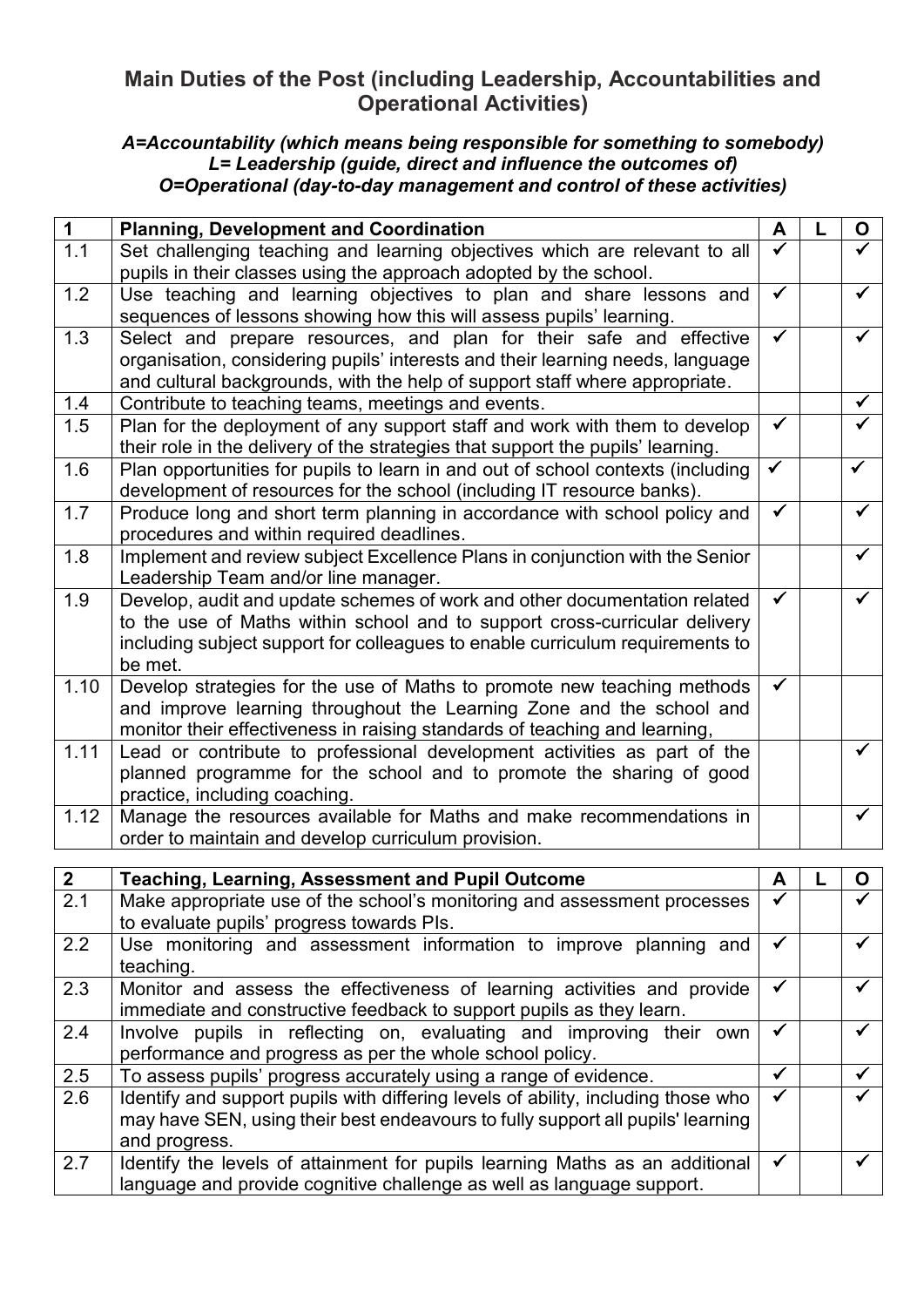| 2.8              | Record pupils' progress and achievements systematically and instigate<br>appropriate interventions.                                                         |              |  | $\checkmark$            |
|------------------|-------------------------------------------------------------------------------------------------------------------------------------------------------------|--------------|--|-------------------------|
| 2.9              | Provide evidence of their progress and attainment over time to inform<br>planning.                                                                          |              |  | $\overline{\checkmark}$ |
| 2.10             | Report to parents, carers, other professionals and pupils under the agreed<br>reporting system.                                                             |              |  | $\checkmark$            |
| 2.11             | Attend and participate in Tutor Review days and Parent's Evenings.                                                                                          |              |  | $\checkmark$            |
| 3 <sup>1</sup>   | <b>Teaching and Class Management</b>                                                                                                                        | A            |  | $\mathbf O$             |
| $\overline{3.1}$ | Have high expectations of all pupils and build successful relationships centred                                                                             |              |  |                         |
|                  | on teaching and learning.                                                                                                                                   |              |  |                         |
| 3.2              | Establish a purposeful learning environment where diversity is valued and<br>where pupils feel safe, secure and confident.                                  |              |  | ✓                       |
| 3.3              | Ensure the deep learning of the curriculum for pupils.                                                                                                      | $\checkmark$ |  |                         |
| 3.4              | Teach clearly structured lessons utilising a range of teaching strategies<br>appropriate to the pupil(s) that motivate and engage.                          |              |  | $\checkmark$            |
| 3.5              | Promote active and independent learning that enables pupils to think for<br>themselves and to plan and manage their own learning.                           |              |  | $\checkmark$            |
| 3.6              | Provide quality first teaching and to differentiate teaching to meet the needs                                                                              | $\checkmark$ |  | $\checkmark$            |
|                  | of pupils of all ability ranges considering varying interests, experiences and                                                                              |              |  |                         |
|                  | achievements of boys and girls and different cultural and ethnic groups to help                                                                             |              |  |                         |
|                  | them make good progress.                                                                                                                                    |              |  |                         |
| 3.7              | Organise and manage teaching and learning time effectively.                                                                                                 | ✓<br>✔       |  |                         |
| 3.8              | Organise and manage the physical teaching space, tools, materials, texts and                                                                                |              |  |                         |
|                  | resources safely and effectively with the help of support staff where<br>appropriate.                                                                       |              |  |                         |
| 3.9              | Set high expectations for pupils' behaviour and establish a clear framework                                                                                 | ✓            |  | $\checkmark$            |
|                  | for classroom discipline in line with school policy.                                                                                                        |              |  |                         |
| 3.10             | Anticipate, de-escalate and manage pupils' behaviour constructively and                                                                                     |              |  | $\checkmark$            |
|                  | promote pupil self-control and independence.                                                                                                                |              |  |                         |
| 3.11             | Use ICT effectively in delivery of teaching and learning.                                                                                                   |              |  | $\checkmark$            |
| 3.12             | To be accountable for the assigned timetabled classes over a sustained and                                                                                  | ✓            |  |                         |
|                  | substantial period of time.                                                                                                                                 |              |  |                         |
| 3.13             | Provide homework, following the school homework policy which consolidates                                                                                   |              |  |                         |
|                  | and extends learning carried out in the class and encourages pupils to learn<br>independently.                                                              |              |  |                         |
| 3.14             | Work collaboratively with other professionals and where appropriate direct the                                                                              |              |  | $\checkmark$            |
|                  | work of support staff to enhance pupils' learning.                                                                                                          |              |  |                         |
| 3.15             | Recognise and respond effectively to equality issues as they arise in the                                                                                   | $\checkmark$ |  | $\checkmark$            |
|                  | classroom and challenge discriminatory language and views.                                                                                                  |              |  |                         |
| 3.16             | Recognise and respond effectively to bullying and harassment in accordance<br>with school policy and procedures.                                            | $\checkmark$ |  | $\checkmark$            |
| 3.17             | Be committed to safeguarding and promoting the welfare of pupils and work                                                                                   | ✓            |  |                         |
|                  | actively with others to share this commitment, ensuring reporting of concerns                                                                               |              |  |                         |
|                  | or information is communicated promptly to the child protection team.                                                                                       |              |  |                         |
|                  | Be aware of and comply with policies and procedures relating to health, safety                                                                              |              |  |                         |
|                  | and security, confidentiality and data protection, reporting all concerns to an                                                                             |              |  |                         |
|                  | appropriate person.                                                                                                                                         |              |  | ✓                       |
| 3.18<br>3.19     | Attend and participate in regular meetings,                                                                                                                 |              |  |                         |
|                  | Participate in training, continuous professional development and other<br>learning activities as required including participation in the school's Appraisal |              |  |                         |
|                  | and MRE processes.                                                                                                                                          |              |  |                         |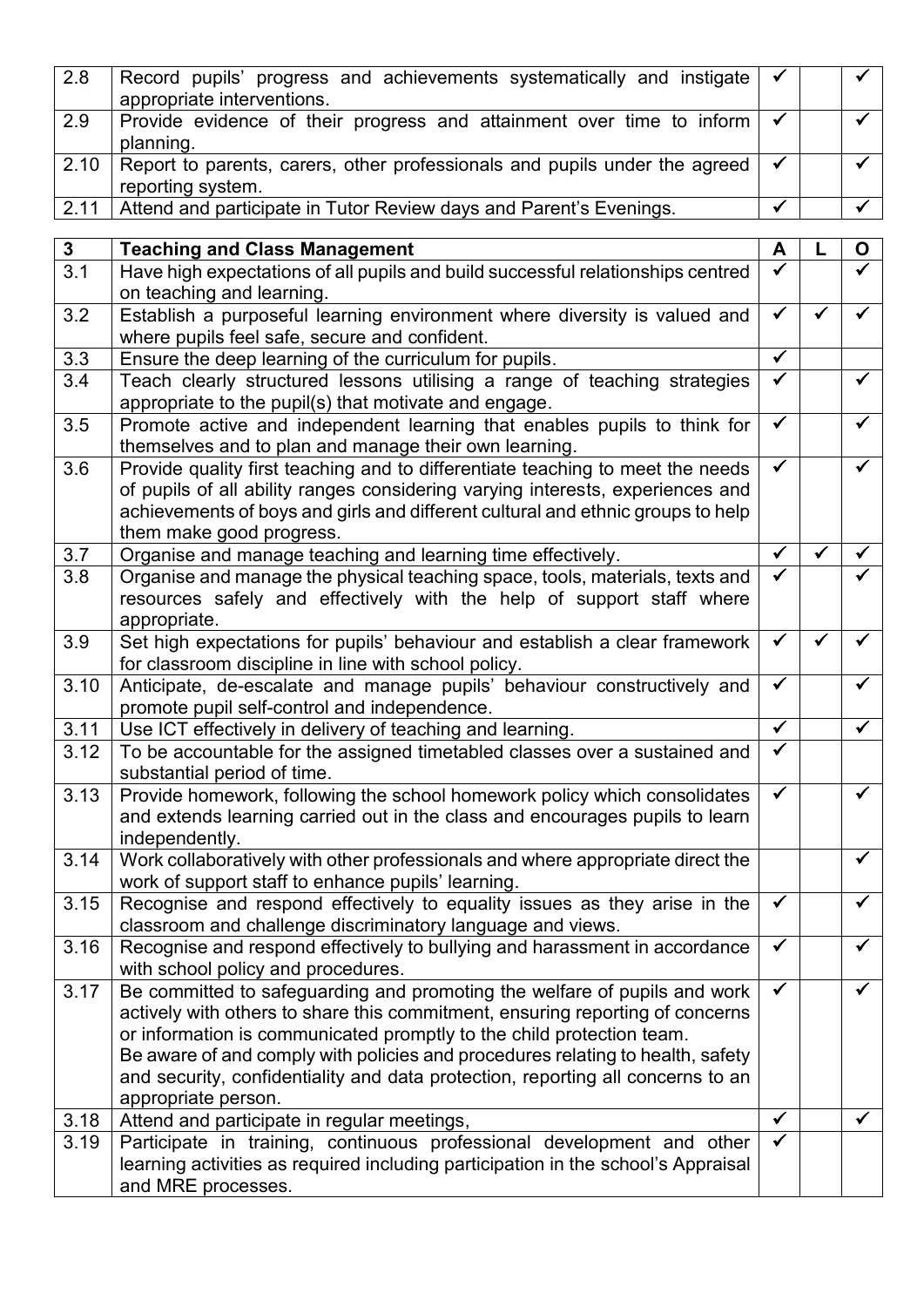| $\overline{\mathbf{4}}$ | <b>Tutorship</b>                                                                                                                                                                                                                                                                                                                                                                                                                                     | A            |  | $\mathbf O$             |  |
|-------------------------|------------------------------------------------------------------------------------------------------------------------------------------------------------------------------------------------------------------------------------------------------------------------------------------------------------------------------------------------------------------------------------------------------------------------------------------------------|--------------|--|-------------------------|--|
| 4.1                     | Ensure that the quality of personal interactions is supportive and designed to<br>promote personal self-esteem.                                                                                                                                                                                                                                                                                                                                      |              |  |                         |  |
| 4.2                     | Contribute to the school's system of recording achievement and reporting to<br>parents through negotiating with pupils' appropriate goals and reviewing their<br>progress.                                                                                                                                                                                                                                                                           |              |  | $\overline{\checkmark}$ |  |
| 4.3                     | Take responsibility for the oversight of the welfare and progress of a specific<br>group of pupils as negotiated with the school leaders.                                                                                                                                                                                                                                                                                                            | $\checkmark$ |  | $\checkmark$            |  |
| 4.4                     | Positively monitor the progress of a group of pupils and form the primary<br>communications link with pupils' families.                                                                                                                                                                                                                                                                                                                              | $\checkmark$ |  | $\checkmark$            |  |
| 5                       | Specific duties relating to this post                                                                                                                                                                                                                                                                                                                                                                                                                |              |  |                         |  |
| 5.1                     | All staff are required to work in a way that encourages a positive work environment that is<br>solution-focused and proactive for all. All staff are required to positively contribute to the<br>overall ethos / aims of the Academy/Trust.                                                                                                                                                                                                          |              |  |                         |  |
| 5.2                     | To communicate effectively using appropriate media with:<br>staff (e-mail messaging is currently standard)<br>pupils and parents on a range of issues<br>other stakeholders as appropriate including; governors, other schools, the local<br>authority, other government departments and relevant agencies.<br>To develop the knowledge and skills to divert relevant issues to the appropriate Academy<br>staff.                                    |              |  |                         |  |
| 5.3                     | All employees have a responsibility for reading, understanding and implementing all Trust<br>and Academy policies and procedures and working in accordance with the Code of Conduct<br>for Staff. All staff must be fully aware of their responsibilities for child protection, health,<br>safety and security, confidentiality and data protection and the methods of reporting all<br>concerns to an appropriate person in accordance with policy. |              |  |                         |  |
| 5.4                     | Staff must ensure they remain up-to-date with changes to legislation, regulation or best<br>practice specific to their role.                                                                                                                                                                                                                                                                                                                         |              |  |                         |  |
| 5.5                     | Be aware of and support differences and ensure all pupils and staff have equal access to<br>opportunities to learn, develop and progress.                                                                                                                                                                                                                                                                                                            |              |  |                         |  |
| 5.6                     | To recognise and respond effectively to equality issues as they arise and challenge<br>stereotyped views, bullying and harassment in accordance with Trust and Academy policy<br>and procedures.                                                                                                                                                                                                                                                     |              |  |                         |  |
| 5.7                     | Complete Appraisal and Continuing Professional Development (including attendance and<br>contributions to INSET and planning events). Recognise own strengths and areas of<br>expertise and use these to achieve and support others.                                                                                                                                                                                                                  |              |  |                         |  |
| 5.8                     | Establish constructive relationships and communicate with others to support achievement<br>and progress of pupils. Take the initiative, as appropriate, to develop appropriate multi-<br>agency approaches to supporting pupils.                                                                                                                                                                                                                     |              |  |                         |  |
| 5.9                     | To undertake other duties and responsibilities as required from time to time commensurate<br>with the grade of the post.                                                                                                                                                                                                                                                                                                                             |              |  |                         |  |

The above duties are not exhaustive and post holders may be requested to undertake activities reasonably assigned by the Academy/Trust or SLT.

The job description will be kept under review and may be amended via consultation with the post holder, Trust and/or SLT as required. Professional Association representation will be welcomed in any such discussions.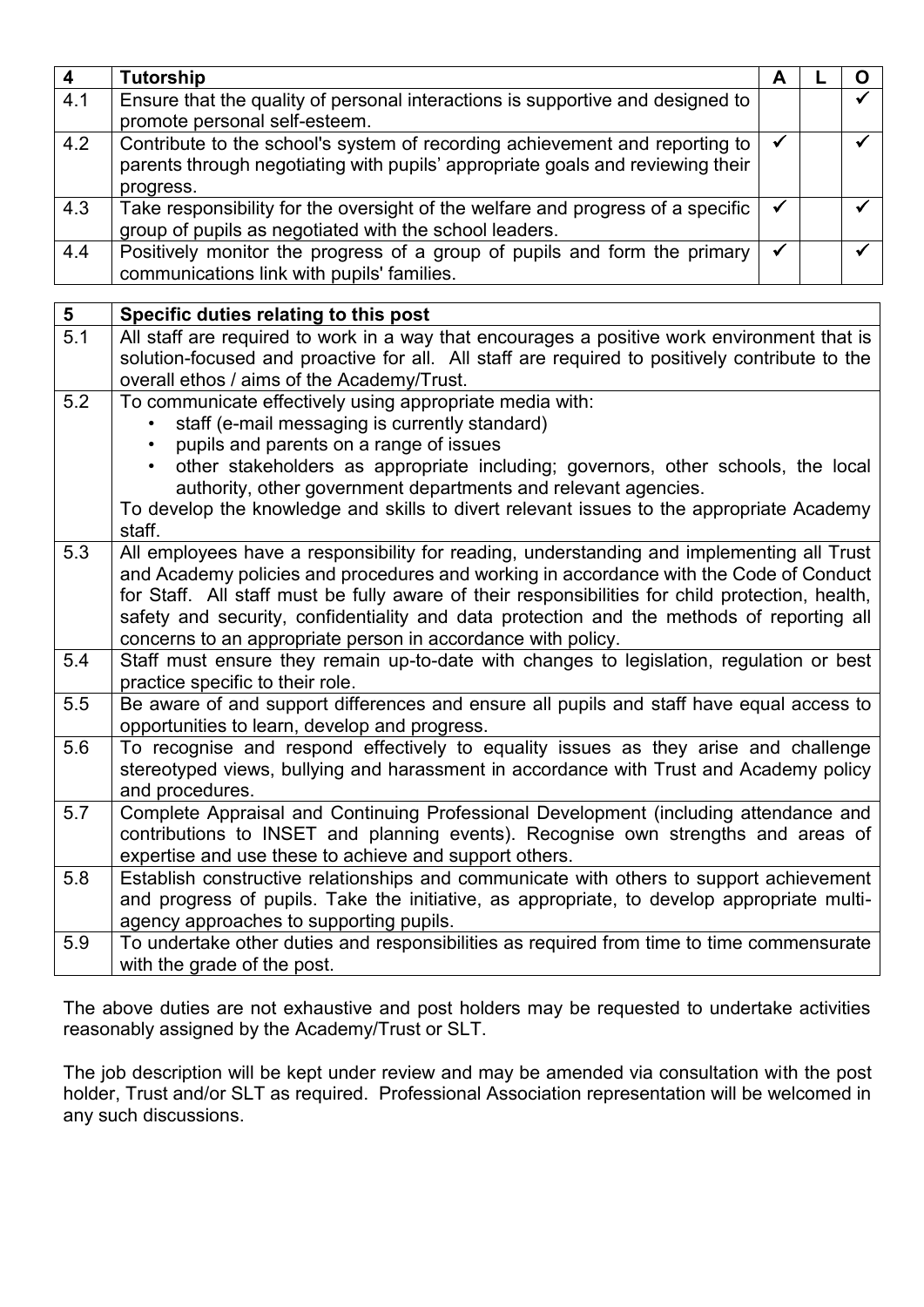

# **Inspire Trust is committed to safeguarding and promoting the welfare of children and young people and expects all staff, other workers and volunteers to share this commitment.**

| <b>Personal Skills Characteristics</b> |                                                               |                         | <b>Essential</b><br><b>Method of</b> |  |
|----------------------------------------|---------------------------------------------------------------|-------------------------|--------------------------------------|--|
|                                        |                                                               |                         | <b>Assessment</b>                    |  |
| $\mathbf 1$                            | <b>Qualifications and Experience</b>                          |                         |                                      |  |
| 1.1                                    | <b>Qualified Teacher or NQT Status.</b>                       | $\checkmark$            | <b>AF</b>                            |  |
| 1.2                                    | Degree in relevant subject.                                   | $\overline{\checkmark}$ | <b>AF</b>                            |  |
| 1.3                                    | NQTs only, evidence of a successful experience as a pupil     | $\checkmark$            | <b>AF</b>                            |  |
|                                        | during teaching practice, within the secondary age range.     |                         |                                      |  |
| 1.4                                    | A commitment to future training and development.              | $\checkmark$            | AF                                   |  |
|                                        |                                                               |                         |                                      |  |
| $\overline{2}$                         | <b>Teaching and Learning</b>                                  |                         |                                      |  |
| 2.1                                    | Interest in practical/creative teaching.                      | ✓                       | I, R                                 |  |
| 2.2                                    | Knowledge of educational developments.                        | Desirable               |                                      |  |
| 2.3                                    | Ability to organise and supervise the work of pupils so as to |                         | AF, I, R                             |  |
|                                        | ensure that they make good progress.                          |                         |                                      |  |
| 2.4                                    | Outstanding classroom management.                             | $\checkmark$            | AF, I, R                             |  |
| 2.5                                    | Experience of using IT in the classroom.                      |                         | AF, I                                |  |
| 2.6                                    | Ability to use SIMS.                                          | Desirable               | AF, I                                |  |
|                                        |                                                               |                         |                                      |  |
| $\mathbf{3}$                           | <b>Personal Qualities</b>                                     |                         |                                      |  |
| 3.1                                    | Conscientious, honest and reliable.                           | $\checkmark$            | I, R                                 |  |
| 3.2                                    | Able to make carefully considered decisions and assess risk.  | $\checkmark$            | I, R                                 |  |
| 3.3                                    | Ability to work on own initiative.                            | $\blacktriangledown$    | R                                    |  |
| $\overline{3.4}$                       | Ability to communicate with a range of adults and pupils.     | $\blacktriangledown$    | I, R                                 |  |
| 3.5                                    | A commitment to self-improvement.                             | $\blacktriangledown$    | AF, I                                |  |
| 3.6                                    | Capacity to motivate, inspire and challenge pupils, self and  | $\checkmark$            | I, R                                 |  |
|                                        | others.                                                       |                         |                                      |  |
| 3.7                                    | Ability to establish and maintain good relationships with a   | $\checkmark$            | I, R                                 |  |
|                                        | range of adults and pupils.                                   |                         |                                      |  |
| 3.8                                    | Inclusive.                                                    | $\blacktriangledown$    | <u>AF, I, R</u>                      |  |
| 3.9                                    | An understanding of and commitment to equal opportunities     | ✓                       |                                      |  |
|                                        | issues both within the workplace and the community in         |                         |                                      |  |
|                                        | general.                                                      |                         |                                      |  |
| 3.10                                   | A commitment to safeguarding and promoting the welfare of     |                         |                                      |  |
|                                        | children, young people and vulnerable adults.                 |                         |                                      |  |
|                                        |                                                               |                         |                                      |  |
| 4                                      | <b>Personal Circumstances</b>                                 |                         |                                      |  |
| 4.1                                    | A DBS check at an enhance level (formerly CRB check) must     | ✓                       | <b>DBS</b>                           |  |
|                                        | be undertaken by all candidates and be satisfactory as a      |                         |                                      |  |
|                                        | condition of employment with Inspire Trust.                   |                         |                                      |  |
| 4.2                                    | School posts are exempt from the Rehabilitation of Offenders  | ✓                       | AF/R                                 |  |
|                                        | Act, 1974 (all spent convictions to be declared on the        |                         |                                      |  |
|                                        | application form).                                            |                         |                                      |  |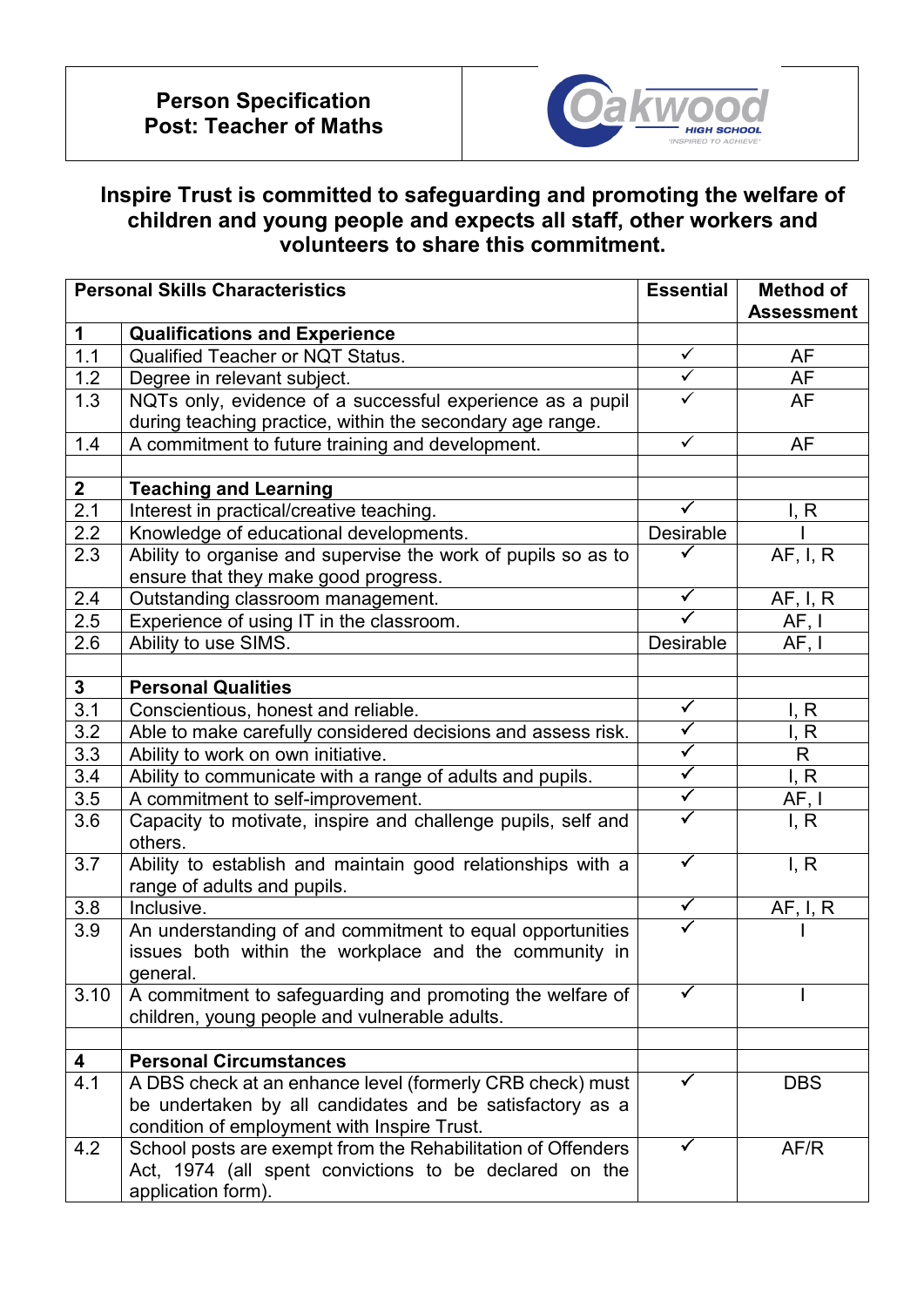| <b>Personal Skills Characteristics</b> |                                                                                                                                                                                                                                      | Essential | <b>Method of</b><br><b>Assessment</b> |
|----------------------------------------|--------------------------------------------------------------------------------------------------------------------------------------------------------------------------------------------------------------------------------------|-----------|---------------------------------------|
| 4.3                                    | References that confirm suitability to work with children,<br>reference must be provided from current/most recent<br>employer. References will not be accepted from members of<br>candidate's families or acting purely as a friend. |           | AF/R                                  |

## **5. Effective Behaviours**

The Trust looks for evidence from all candidates of effective behaviours which we value and have found to be consistent with high performance. Part of our selection process will be to assess whether candidates can demonstrate that they have exhibited these behaviours in their current or previous employment, education, voluntary or other activity. Candidates are advised to read the following carefully and provide examples of these in the 'Information in Support of the Application' section of the application form. Candidates should be prepared to discuss these in the interview process.

## **Seeing the Big Picture**

Understand how your work and the work of your team supports wider Trust objectives and meets the diverse needs of stakeholders. Keep up to date with the issues that affect your work area. Take a keen interest in expanding knowledge in areas related to your work. Focus on overall goals and not just specific tasks to meet priorities.

#### **Changing and Improving**

Regularly review own and team's work and take the initiative to suggest ideas to make improvements. Give feedback on changes in a constructive manner. Take a positive, open approach to the possibility of change and encourage others to do the same. Help others to understand changes and the reasons they are being put in place. Identify and

act on the effects changes are having on your role and that of the team. Look for ways to use technology to achieve efficient and effective results.

## **Making Effective Decisions**

Take responsibility for making effective and fair decisions, in a timely manner. Analyse and research further information to support decisions. Talk to relevant people to get advice and information when unsure how to proceed. Explain how decisions have been reached in a clear and concise way, both verbally and in writing. Demonstrate the

consideration of all options, costs, risks and wider implications.

## **Leadership**

Show pride and passion for your work and positive, inclusive engagement with your team. Understand your areas of responsibility and display awareness of the wider impact of your actions. Proactively role model and promote an inclusive workplace, promptly dealing with inappropriate language and behaviours when they arise, including any instances of discrimination or misconduct. Give praise and credit to colleagues where appropriate.

## **Communicating and Influencing**

Communicate clearly and concisely both orally and in writing. Take time to consider the best communication channel to use for the audience, including making the best of digital resources and considering value for money. Interact with others in an enthusiastic way. Express ideas clearly and with respect for others. Listen to and value different ideas, views and ways of working. Respond constructively and objectively to comments and questions. Handle challenging conversations with confidence and sensitivity.

## **Working Together**

Develop a relationships outside own team and identify opportunities to share knowledge, information and learning. Show genuine interest when listening to others. Contribute to an inclusive working environment where all opinions and challenges are listened to and all individual needs are taken into account. Ensure it is clear that bullying, harassment and discrimination are